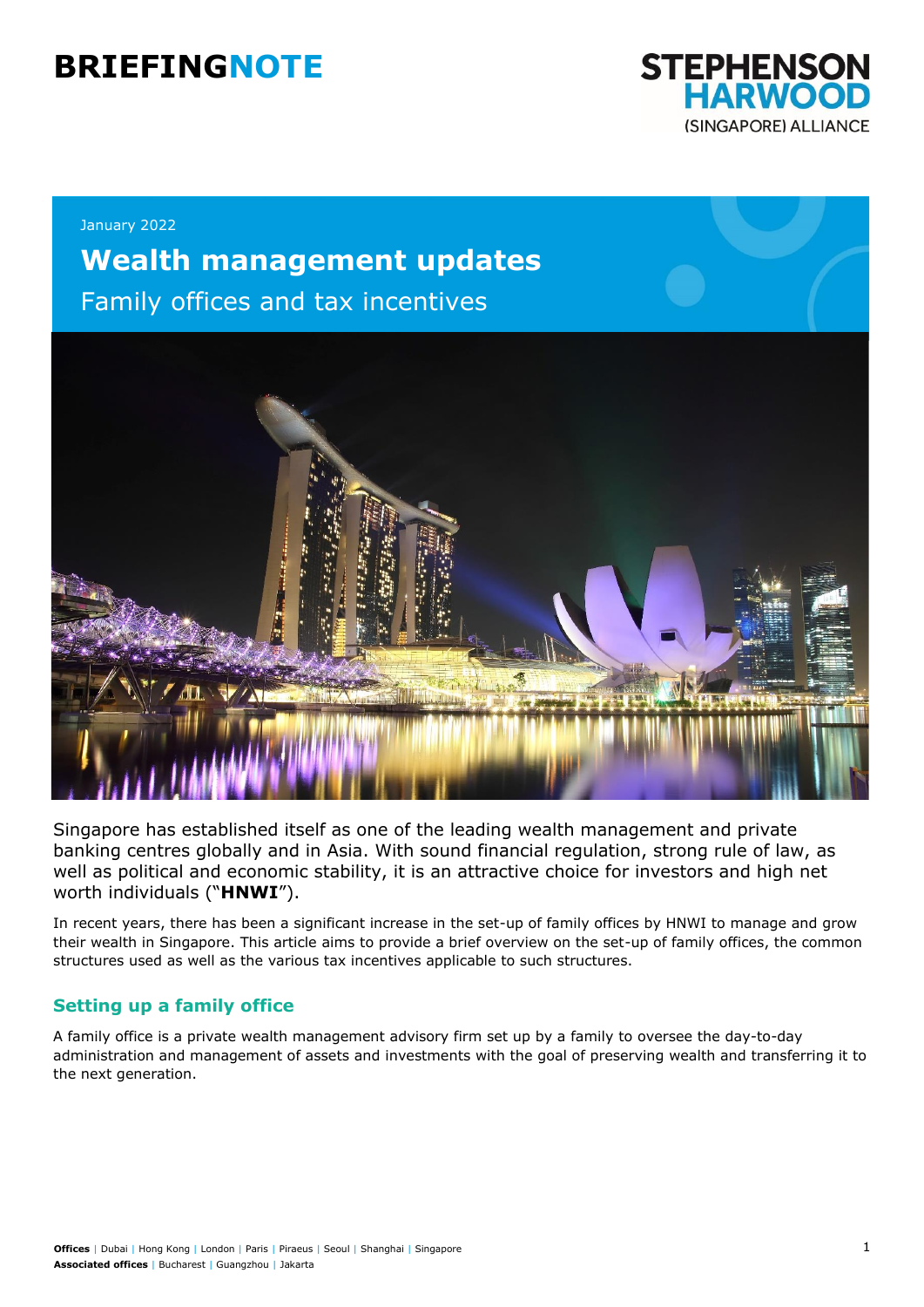The growth of family offices in the Asia-Pacific region is accelerating, with the number of family offices in Singapore quadrupled from 2016 to 2018, according to the Monetary Authority of Singapore ("**MAS**"). In 2019, the MAS and the Singapore Economic Development Board formed a family office development team to enhance the country's competitiveness as a family office hub. Since then, it has established a network for family offices, known as the Family Office Network. The team has also been engaging industry stakeholders and is in the process of developing new industry guidelines and enhancing trust laws. The tax incentives granted by MAS have also been extended to 2024. It is therefore an exciting time for HNWIs families to look towards Singapore for their wealth management needs.

Family offices may take the form of:

- a single-family office: that manages assets for on behalf of one family; or
- a multi-family office: that manages assets for or on behalf of many families.

However, not all family offices have the same business needs or goals. There is no one-size-fit-all when it comes to structuring. While specific needs require a more in-depth analysis, we discuss some common business needs and the structuring solutions to address them below.

#### **(a) Exemption from holding a CMS licence for fund managers of family offices**

The management of assets, known as fund management, is regulated under the Securities and Futures Act 2001 ("**SFA**"). By law, any entity that engages in the regulated activity of fund management will have to be registered with the MAS, hold a capital market services ("**CMS**") licence or be exempted from holding a CMS licence. However, family offices may avail themselves to two licensing exemptions, the related corporation exemption or the case-by-case regulatory exemption.



#### **Single family office ("SFO") under the related corporation exemption**

This is the most common structure where a private family trust owns the family office structure. In this structure, the SFO is exempted from holding a CMS license under the related corporation exemption. This structure is ideal for families that looks for a holistic succession and wealth planning solution where the family trust can be used to ensure smooth succession and to benefit young beneficiaries.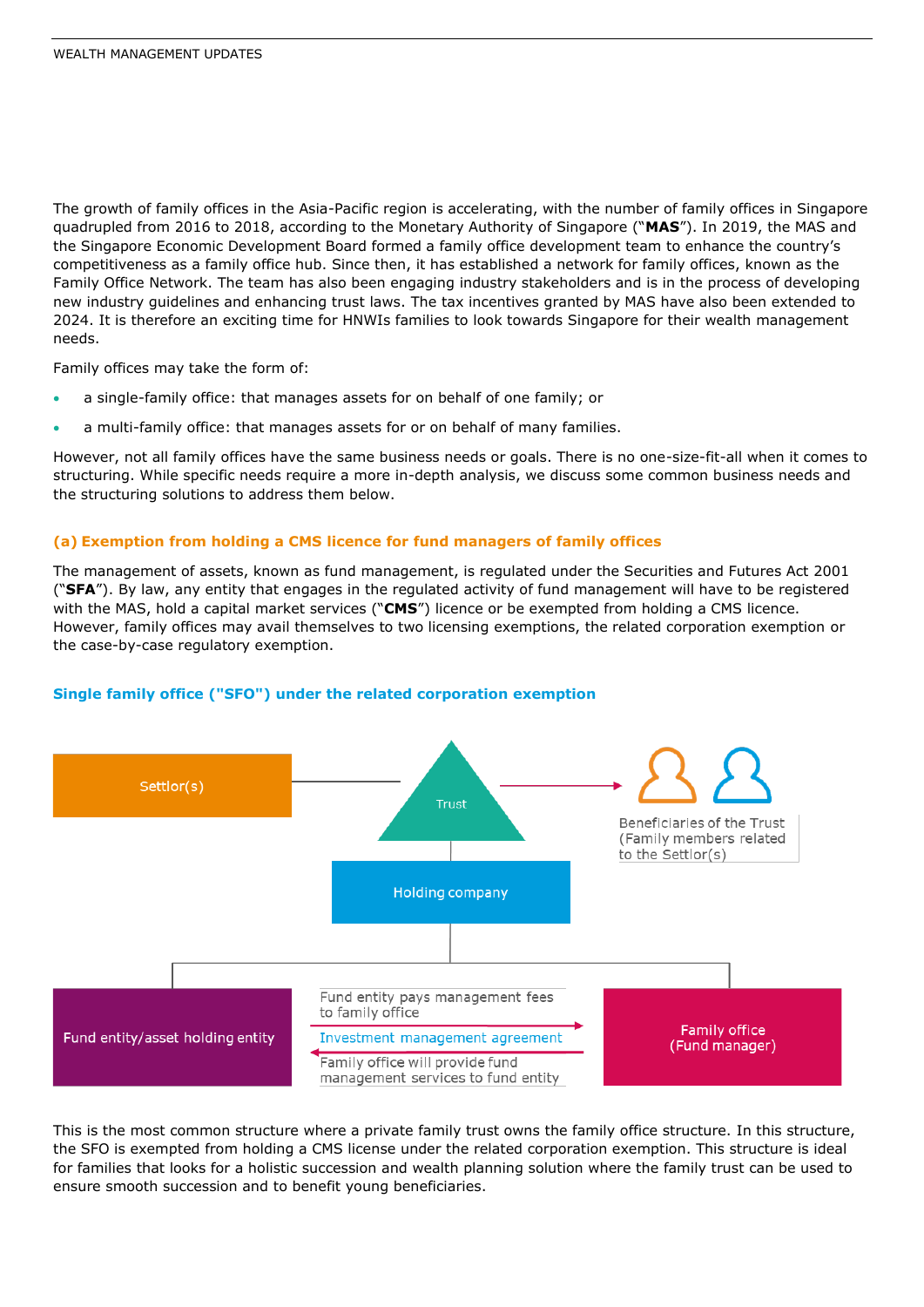

### **Single family office ("SFO") under the case-by-case regulatory exemption**

In this structure, the SFO is in substance managing funds on behalf of a single family only, but does not fall neatly within the scope of the existing licensing exemption under the SFA. It may therefore qualify for a case-by-case regulatory exemption. This structure is ideal where it does not make sense to consolidate ownership structure from a personal or business perspective.

# **Tax exemption schemes**

For tax-sensitive funds and family offices, Singapore's tax exemption schemes are of great interest. We compare 3 relevant tax exemptions under the Income Tax Act 1947 in the table below.

|                                                        | <b>Offshore fund tax</b><br>exemption scheme section<br>13D (formerly 13CA)                                           | <b>Onshore fund tax</b><br>exemption scheme section<br>130 (formerly 13R) | The enhanced tier fund<br>tax exemption scheme<br>section 13U (formerly<br>13X) |
|--------------------------------------------------------|-----------------------------------------------------------------------------------------------------------------------|---------------------------------------------------------------------------|---------------------------------------------------------------------------------|
| Fund's Legal<br>Form (or<br>Asset-holding<br>Entity)   | Foreign company, trust<br>۰<br>and foreign individuals<br>Excludes limited<br>٠<br>partnerships                       | Company incorporated in<br>Singapore                                      | Company, trust and limited<br>partnerships                                      |
| Fund<br>Residence/<br>Jurisdiction of<br>Incorporation | Must be offshore<br>٠<br>Must not be resident in<br>۰<br>Singapore<br>Must not have any<br>۰<br>presence in Singapore | Singapore                                                                 | No restrictions (i.e. Can be<br>Singapore or offshore)                          |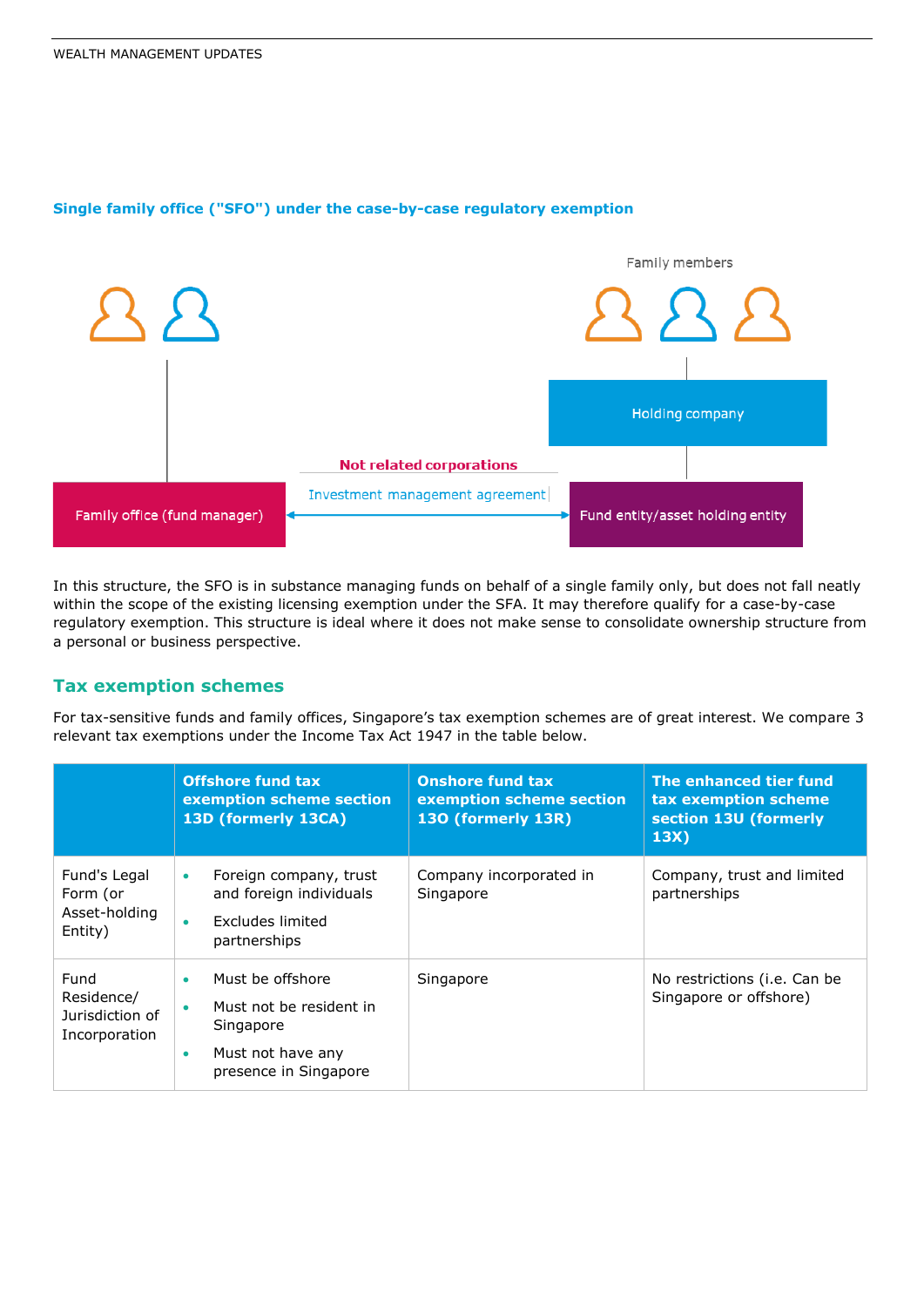|                         | <b>Offshore fund tax</b><br>exemption scheme section<br>13D (formerly 13CA)                                                                                                                                  | <b>Onshore fund tax</b><br>exemption scheme section<br>130 (formerly 13R)                                                                                                                                    | The enhanced tier fund<br>tax exemption scheme<br>section 13U (formerly<br>13X)                                                                                                                                                                      |
|-------------------------|--------------------------------------------------------------------------------------------------------------------------------------------------------------------------------------------------------------|--------------------------------------------------------------------------------------------------------------------------------------------------------------------------------------------------------------|------------------------------------------------------------------------------------------------------------------------------------------------------------------------------------------------------------------------------------------------------|
| Fund Manager            | Singapore-based<br>$\bullet$<br>Registered with MAS or<br>$\bullet$<br>holding CMS licence or<br>exempted from holding a<br>CMS licence (if fund<br>manager is managing<br>their own personal funds)         | Singapore-based<br>$\bullet$<br>Registered with MAS or<br>$\bullet$<br>holding CMS licence or<br>exempted from holding a<br>CMS licence (if fund<br>manager is managing<br>their own personal funds)         | Singapore-based<br>$\bullet$<br>Registered with MAS or<br>$\bullet$<br>holding CMS licence or<br>exempted from holding<br>a CMS licence (if fund<br>manager is managing<br>their own personal<br>funds)                                              |
| Investors of<br>Fund    | Non-qualifying investors (i.e.<br>Singapore non-individuals<br>investing above a certain<br>percentage in the fund) need<br>to pay a penalty equivalent to<br>the tax on their share of the<br>fund's income | Non-qualifying investors (i.e.<br>Singapore non-individuals<br>investing above a certain<br>percentage in the fund) need<br>to pay a penalty equivalent to<br>the tax on their share of the<br>fund's income | No restrictions                                                                                                                                                                                                                                      |
| Fund<br>Administrator   | No restrictions                                                                                                                                                                                              | Singapore-based                                                                                                                                                                                              | Singapore-based                                                                                                                                                                                                                                      |
| <b>Fund Size</b>        | No restrictions                                                                                                                                                                                              | No restrictions                                                                                                                                                                                              | Minimum of SGD 50 million                                                                                                                                                                                                                            |
| Fund<br>expenditure     | No                                                                                                                                                                                                           | Fund will have to incur at least<br>SGD 200k in expenses                                                                                                                                                     | Fund will have to incur at<br>least SGD 200k in local<br>business spending (includes<br>remuneration, management<br>fees and other operating<br>costs)                                                                                               |
| Staffing<br>Requirement | None                                                                                                                                                                                                         | None                                                                                                                                                                                                         | Hire 3 investment<br>professionals earning more<br>than SGD 3,500 per month                                                                                                                                                                          |
| <b>MAS Approval</b>     | No                                                                                                                                                                                                           | Yes                                                                                                                                                                                                          | Yes                                                                                                                                                                                                                                                  |
| Other Tax<br>Features   | Not applicable                                                                                                                                                                                               | Access to Singapore's<br>extensive Double Taxation<br>Agreements (DTA) network                                                                                                                               | May have access to<br>$\bullet$<br>Singapore DTA network<br>(e.g. where the fund is a<br>Singapore tax resident<br>corporate entity)<br>Funds organised as<br>$\bullet$<br>master-feeder fund<br>structures can submit a<br>consolidated application |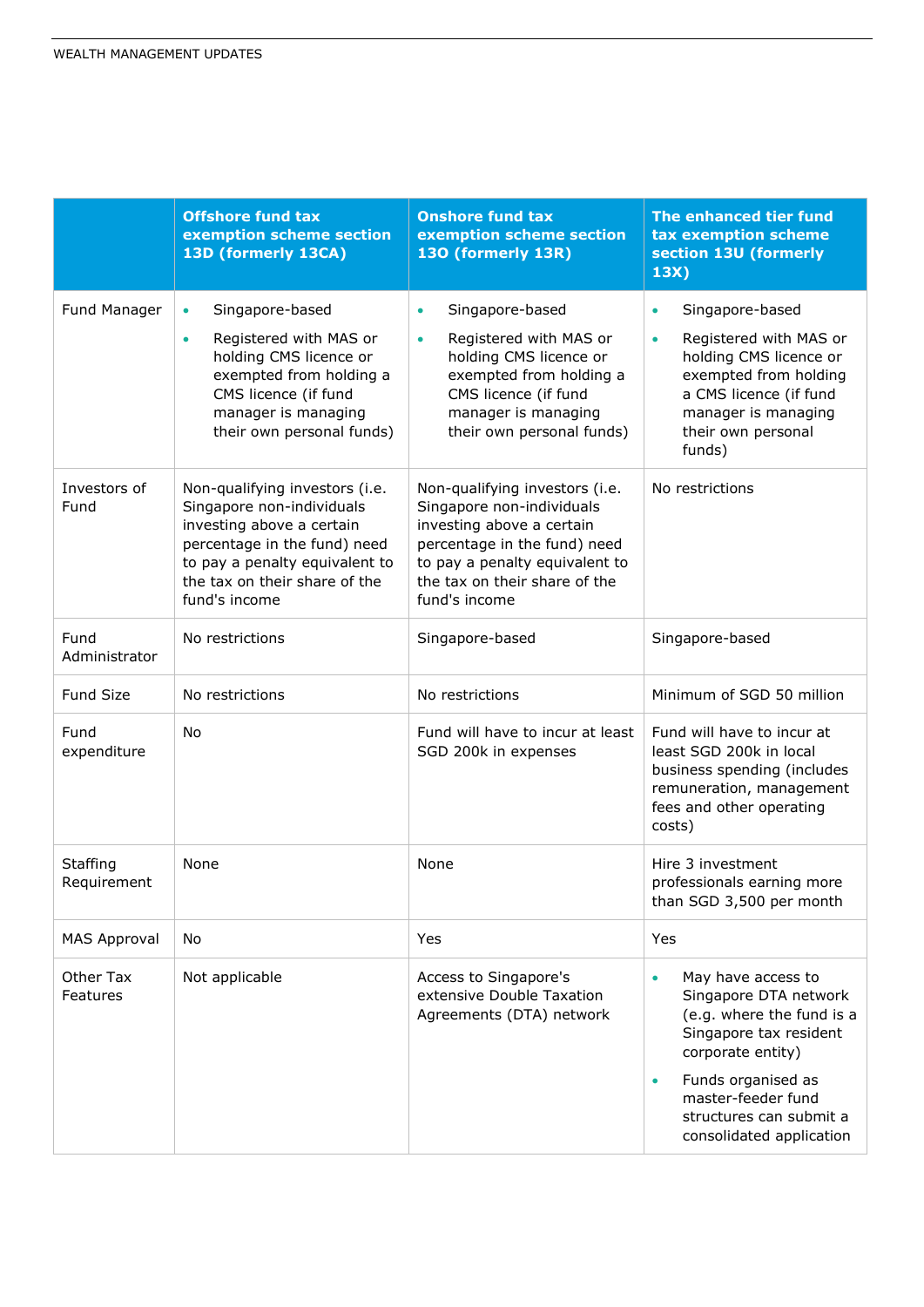|                                                               | <b>Offshore fund tax</b><br>exemption scheme section<br>13D (formerly 13CA) | <b>Onshore fund tax</b><br>exemption scheme section<br>130 (formerly 13R)                                                                                                                                                                                                                 | The enhanced tier fund tax<br>exemption scheme section<br>13U (formerly 13X)          |
|---------------------------------------------------------------|-----------------------------------------------------------------------------|-------------------------------------------------------------------------------------------------------------------------------------------------------------------------------------------------------------------------------------------------------------------------------------------|---------------------------------------------------------------------------------------|
| Ongoing<br>Compliance                                         | Not required                                                                | Annual declarations will have to be filed with MAS<br>$\bullet$<br>No change in investment strategy and Fund must provide<br>$\bullet$<br>confirmation to MAS that the fund is not used for other<br>investment purposes<br>The Fund must notify MAS of any material changes<br>$\bullet$ |                                                                                       |
| Singapore<br>Variable<br>Capital<br>Company<br>(VCC) eligible | No                                                                          | Yes                                                                                                                                                                                                                                                                                       | Yes (for Singapore VCCs -<br>Singapore incorporated or<br>redomiciled into Singapore) |

### **How we can help**

Our team is multidisciplinary, and we have ample experience in providing advice to international clients on employment and regulatory matters that has a strong cross-border element. Among other things, we can assist you and your company in the set-up of family offices and obtaining the tax incentive, providing comprehensive wealth and succession planning solutions, applying for the GIP by helping you assess your optimal GIP profile and preparing the necessary documentation for your application. We also have experience advising clients on bespoke structuring solutions and available grants that meet their business needs.

This article was written by Virtus Law LLP (a member of the Stephenson Harwood (Singapore) Alliance). For more information, please do not hesitate to contact any of the team at Stephenson Harwood (Singapore) Alliance. We remain committed to assisting our clients during this challenging period.